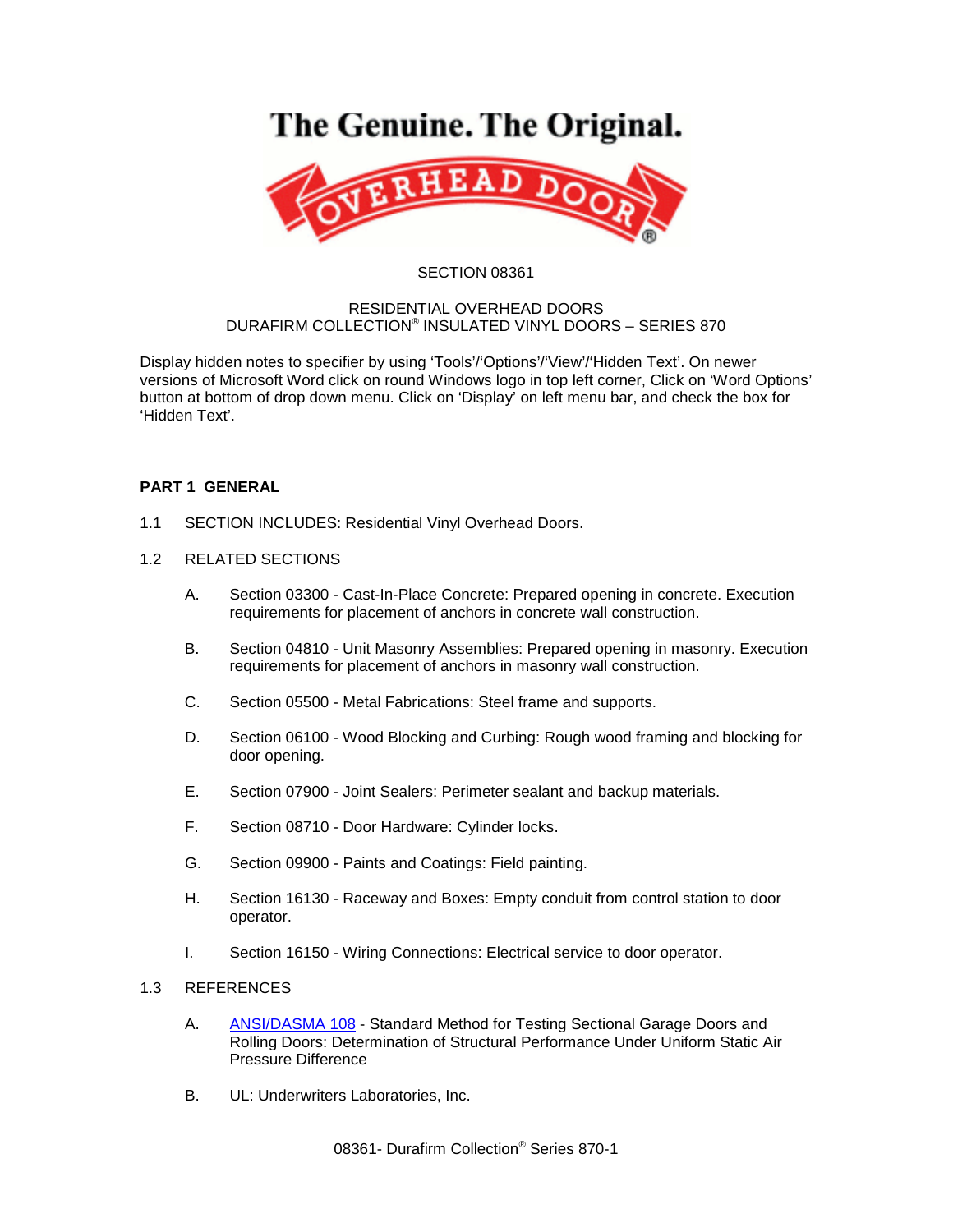C. ULC: Underwriters Laboratories of Canada.

## 1.4 DESIGN / PERFORMANCE REQUIREMENTS

- A. Wind Loads: Design and size components to withstand loads caused by pressure and suction of wind acting normal to plane of wall as calculated in accordance with applicable code.
	- 1. Design pressure of \_\_\_\_\_\_\_\_ lb/sq ft (\_\_\_\_\_\_\_\_\_kPa).
- B. Wiring Connections: Requirements for electrical characteristics. 1. 115 volts, single phase, 60 Hz.
- C. Products Requiring Electrical Connection: Listed and classified by Underwriters Laboratories, Inc. acceptable to authority having jurisdiction as suitable for purpose specified.
- D. Single-Source Responsibility: Provide doors, tracks, motors, and accessories from one manufacturer for each type of door. Provide secondary components from source acceptable to manufacturer of primary components.

#### 1.5 SUBMITTALS

- A. Submit under provisions of Section 01300.
- B. Product Data: Manufacturer's data sheets on each product to be used, including:
	- 1. Preparation instructions and recommendations.
	- 2. Storage and handling requirements and recommendations.
	- 3. Installation methods.
- C. Shop Drawings: Indicate plans and elevations including opening dimensions and required tolerances, connection details, anchorage spacing, hardware locations, and installation details.
- D. Selection Samples: For each finish product specified, two complete sets of color chips representing manufacturer's full range of available colors and patterns.
- E. Verification Samples: For each finish product specified, two samples, minimum size 6 inches (150 mm) square, representing actual product, color, and patterns.
- F. Manufacturer's Certificates: Certify products meet or exceed specified requirements.
- G. Operation and Maintenance Data.

#### 1.6 QUALITY ASSURANCE

- A. Manufacturer Qualifications: Company specializing in manufacturing products specified in this section with minimum five years documented experience.
- B. Installer Qualifications: Authorized representative of the manufacturer with minimum five years documented experience.
- C. Products Requiring Electrical Connection: Listed and classified by Underwriters Laboratories, Inc. acceptable to authority having jurisdiction as suitable for purpose specified.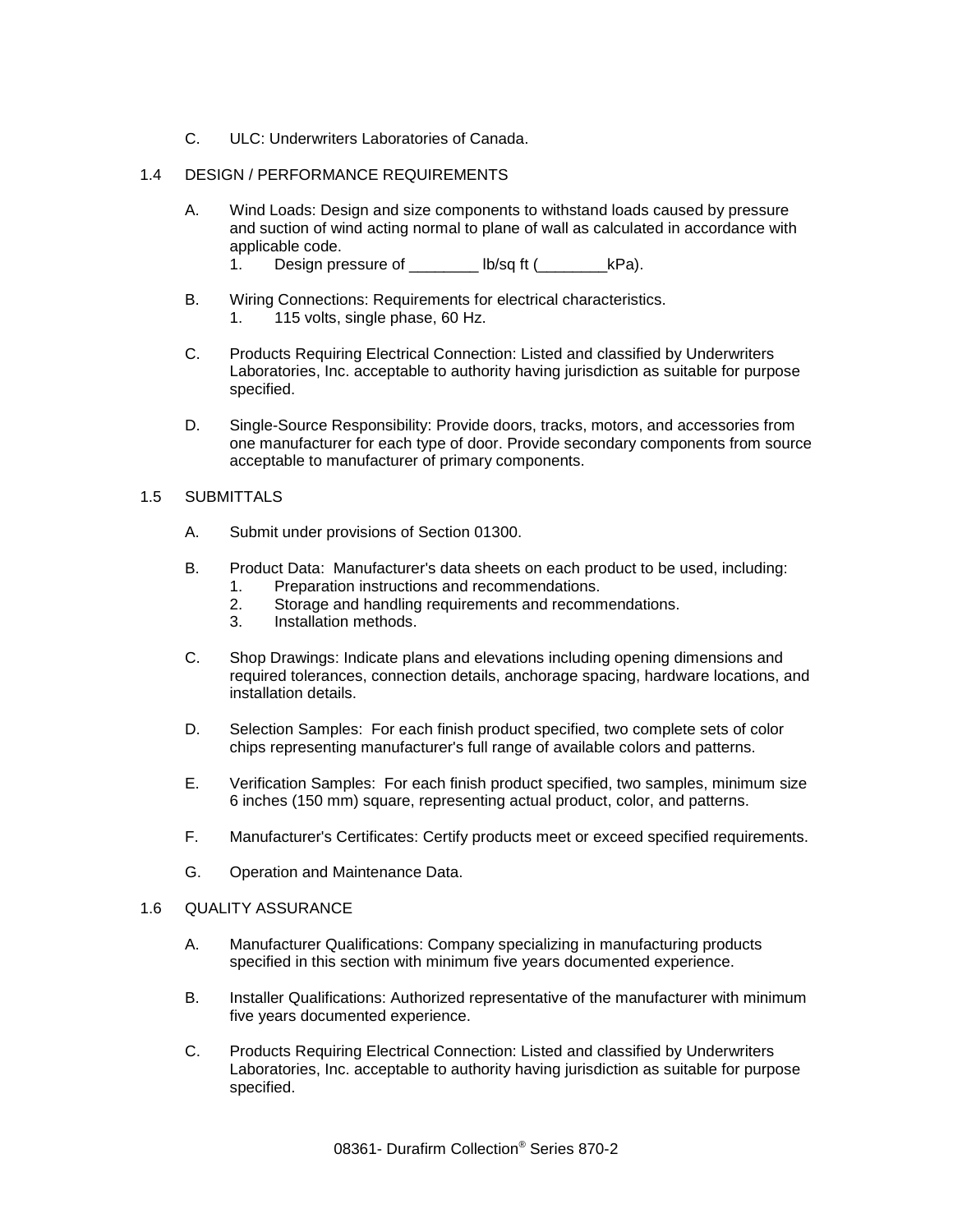## 1.7 DELIVERY, STORAGE, AND HANDLING

- A. Store products in manufacturer's unopened labeled packaging until ready for installation.
- B. Protect materials from exposure to moisture until ready for installation.
- C. Store materials in a dry, ventilated weathertight location.
- D. Store and dispose of solvent-based materials, and materials used with solventbased materials, in accordance with requirements of local authorities having jurisdiction.

## 1.8 WARRANTY

A. Durafirm Collection 870 Series Insulated. Warranty: 15 year limited against flaking, chipping, cracking of vinyl skin, 5 year against color fading of the vinyl skin and all other components for 1 year.

# **PART 2 PRODUCTS**

## 2.1 MANUFACTURERS

- A. Acceptable Manufacturer: Overhead Door Corp., 2501 S. State Hwy. 121 Bus., Suite 200, Lewisville, TX 75067. ASD. Tel. Toll Free: (800) 929-3667. Phone: (469) 549- 7100. Fax: (972) 906-1499. Web Site: [www.overheaddoor.com.](http://www.overheaddoor.com/) E-mail: [info@overheaddoor.com.](mailto:info@overheaddoor.com)
- B. Substitutions: Not permitted.
- C. Requests for substitutions will be considered in accordance with provisions of Section 01600.

# 2.2 RESIDENTIAL VINYL OVERHEAD DOORS

- A. Insulated Vinyl Sectional Overhead Doors: Durafirm Collection 870 Series Insulated Vinyl Doors by Overhead Door Corporation.
	- 1. Door Assembly: Exterior skin material is .052 inch (1.32 mm) thick, color-fast, precision wood grain embossed vinyl which is bonded with the structural polyurethane core to the 22 gauge galvanized steel C-Channel internal struts. Fabricated with EPDM seals between sections.
		- a. Size: As indicated on the Drawings.
		- b. Panel Thickness: 1-3/8 inch (34.93 mm).
		- c. Panel Style: Tongue and groove.
			- 1) Short Panel, 870 Series.
			- 2) V5 Panel, 872 Series.
		- d. Exterior Skin: .052 inch (1.32 mm), color-fast, precision wood grain embossed vinyl skin.
		- e. Interior Skin: .030 inch (.76 mm) thick, white embossed vinyl interior backer skin.
		- f. Insulation: Foamed-in-place polyurethane.
		- g. Thermal Values: R-value of 11.7.
		- h. Windload Design: Provide to meet the Design/Performance requirements specified.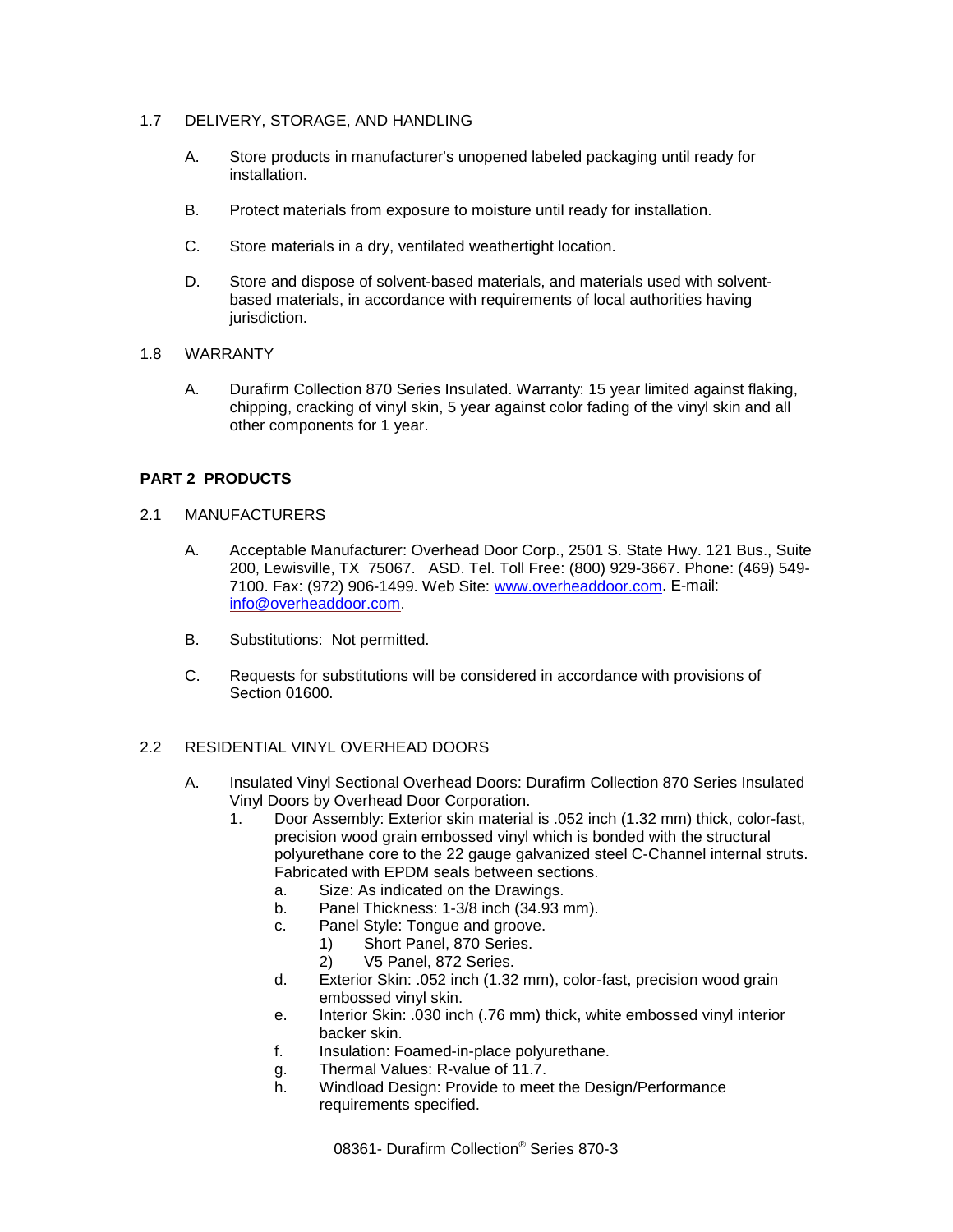- i. Window Design:
	- 1) Window Location: Top section.
	- 2) Glass Type: 1/8 inch (3 mm) double strength
		- (a) Clear Insulated.
		- (b) Clear Non-insulated.
		- (c) Frosted Insulated.
		- (d) Frosted Non-insulated.
	- 3) Decorative Window Style:
		- (a) Full Vision (Short panel).<br>(b) Cathedral 1.
		- Cathedral 1.
		- (c) Ruston 1.
		- (d) Stockton 1.
		- (e) Williamsburg 4 (4 piece).
		- (f) Williamsburg 8 (8 piece).
		- (a) Glass: Clear.
		- (b) Glass: Clear Insulated.
		- (c) Glass: Obscure.
		- (d) Glass: Obscure Insulated.
- 2. Glass: Insulated Satin Etched, Finish/Color: Through-and-through color PVC construction; UV-resistant resin.
	- a. Glacier White.
	- b. Monterey Sand.
	- c. Adobe Cream.
	- d. Cape Cod Gray.
- 3. Hardware: Standard hinges.
- 4. Spring: Torsion spring assembly.
- 5. Lock:
	- a. Interior mounted slide lock.
	- b. Optional keyed lock.
- 6. Weatherstripping: Co-extruded PVC bulb-type strip at bottom.
- Track: Provide track as recommended by manufacturer to suit loading required and clearances available.
- 8. Standard rollers.<br>9. Manual Operation
- Manual Operation.
- 10. Electric Openers.

# **PART 3 EXECUTION**

- 3.1 EXAMINATION
	- A. Do not begin installation until openings and substrates have been properly prepared.
	- B. Verify wall openings are ready to receive work and opening dimensions and tolerances are within specified limits.
	- C. Verify electric power is available and of correct characteristics.
	- D. If preparation is the responsibility of another installer, notify Architect of unsatisfactory preparation before proceeding.

#### 3.2 PREPARATION

A. Clean surfaces thoroughly prior to installation.